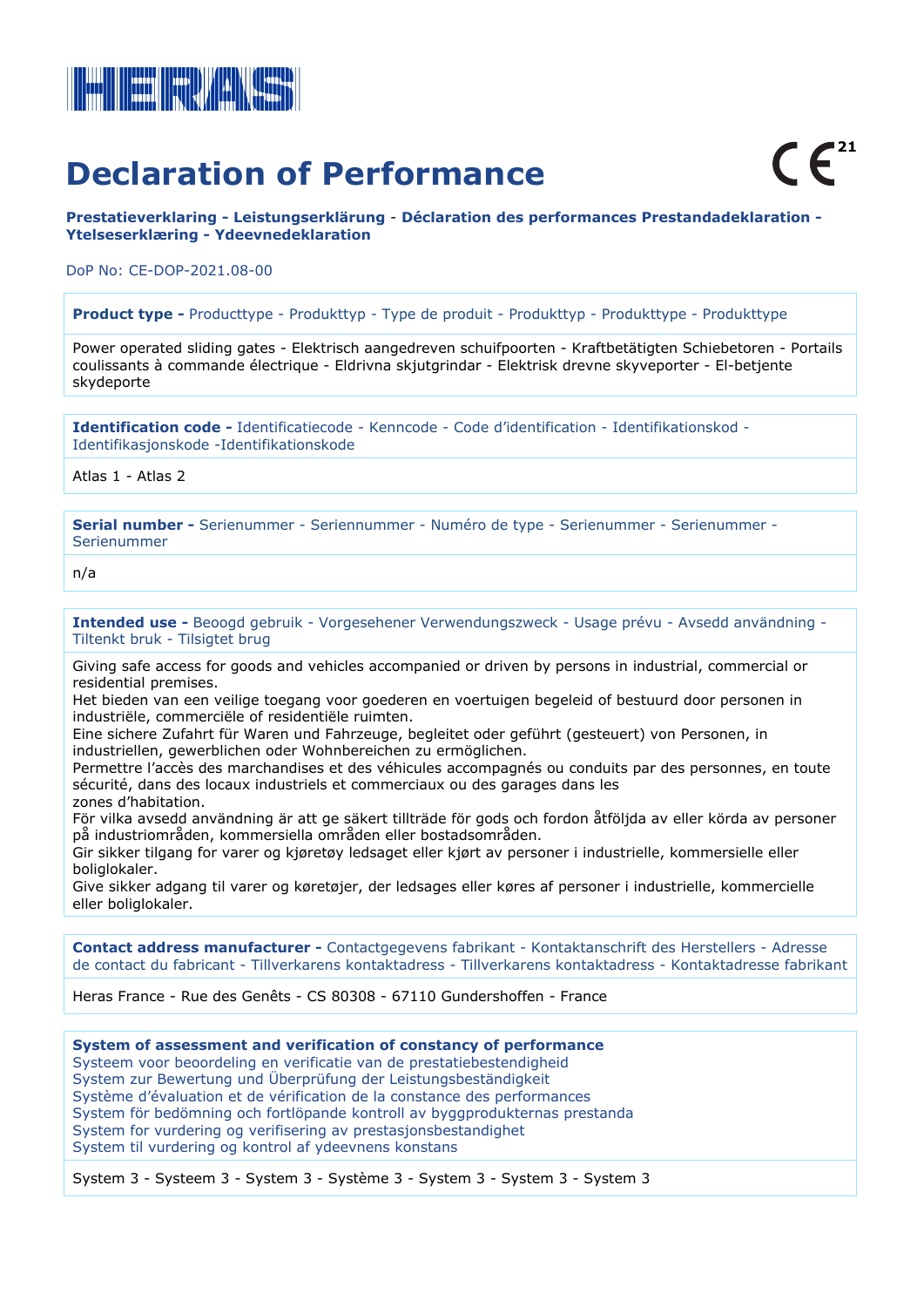

## **Declaration of Performance**

**Prestatieverklaring - Leistungserklärung** - **Déclaration des performances Prestandadeklaration - Ytelseserklæring - Ydeevnedeklaration**

DoP No: CE-DOP-2021.08-00

**Report number** - Rapportnummer – Reportnummer - Numéro de rapport - Rapportnummer - Rapportnummer - Rapportnummer

15 795 440470, 15 795 440470-002, R-05-096, 03.12.80

**Identification number notified body** - Nummer van de controle instantie - Kennnummer der notifizierten Stelle - Numéro d'identification de l'organisme notifié - Det anmälda organets identifikationsnummer Kontrollinstansens nummer - Identifikationsnummer bemyndiget organ

0044 TÜV NORD CERT GmbH

**Harmonised standard** - Geharmoniseerde norm - Harmonisierte Norm - Norme harmonisée - Harmoniserad standard - Harmonisert standard - Harmoniseret standard

EN 13241:2003+A2:2016

| <b>Declared performance</b><br>Aangegeven prestaties<br>Erklärte Leistung<br>Performances déclarées<br>Prestanda som intygas<br>Angitte prestasjoner<br>Deklareret ydeevne | <b>Essential characteristics</b><br>Essentiële kenmerken<br><b>Wesentliche Merkmale</b><br>Caractéristiques essentielles<br>Väsentliga egenskaper<br>Grunnleggende kjennetegn<br>Væsentlige egenskaber | <b>Performance</b><br><b>Prestaties</b><br>Leistung<br><b>Performances</b><br>Prestanda<br>Prestasjoner<br>Ydeevne | <b>Requirements</b><br>Eisen<br>Anforderungen<br><b>Exigences</b><br>Krav<br><b>Krav</b><br>Krav |
|----------------------------------------------------------------------------------------------------------------------------------------------------------------------------|--------------------------------------------------------------------------------------------------------------------------------------------------------------------------------------------------------|--------------------------------------------------------------------------------------------------------------------|--------------------------------------------------------------------------------------------------|
|                                                                                                                                                                            | Watertightness                                                                                                                                                                                         | <b>NPD</b>                                                                                                         | 4.4.1                                                                                            |
|                                                                                                                                                                            | Release of dangerous substances                                                                                                                                                                        | <b>NPD</b>                                                                                                         | 4.2.9                                                                                            |
|                                                                                                                                                                            | Resistance to wind load                                                                                                                                                                                | class 3                                                                                                            | 4.4.3                                                                                            |
|                                                                                                                                                                            | Thermal resistance (where relevant)                                                                                                                                                                    | <b>NPD</b>                                                                                                         | 4.4.5                                                                                            |
|                                                                                                                                                                            | Air permeability                                                                                                                                                                                       | <b>NPD</b>                                                                                                         | 4.4.6                                                                                            |
|                                                                                                                                                                            | Safe opening (for vertically moving doors)                                                                                                                                                             | <b>NPD</b>                                                                                                         | 4.2.8                                                                                            |
|                                                                                                                                                                            | Definition of geometry of glass                                                                                                                                                                        | <b>NPD</b>                                                                                                         | 4.2.5                                                                                            |
|                                                                                                                                                                            | Mechanical resistance and stability                                                                                                                                                                    | <b>PASS</b>                                                                                                        | 4.2.3                                                                                            |
|                                                                                                                                                                            | Operating forces (for power operated doors)                                                                                                                                                            | <b>PASS</b>                                                                                                        | 4.3.3                                                                                            |
|                                                                                                                                                                            | Durability of watertightness, thermal<br>resistance and air permeability against<br>degradation                                                                                                        | <b>NPD</b>                                                                                                         | 4.4.7                                                                                            |

**Signed by** 

Ondertekend door Unterzeichnet von Signé par Undertecknad av Undertegnet av Underskrevet af

Gilles Rabot Chief Executive Officer Oirschot 27-05-2021